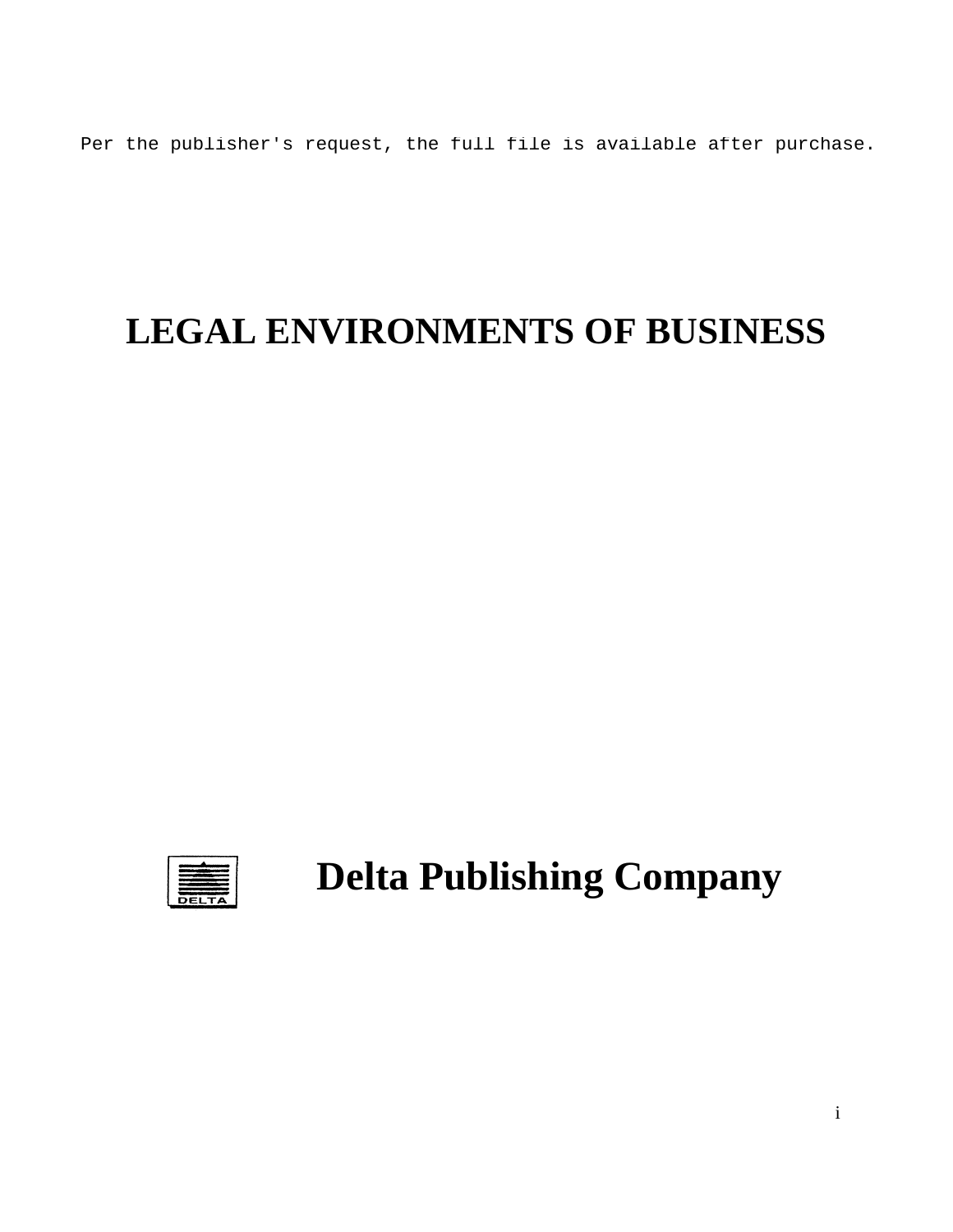Copyright 2008 *by*

#### DELTA PUBLISHING COMPANY

P.O. Box 5332, Los Alamitos, CA 90721-5332

All rights reserved. No part of this book may be reproduced in any form or by any means, without permission in writing from the publisher.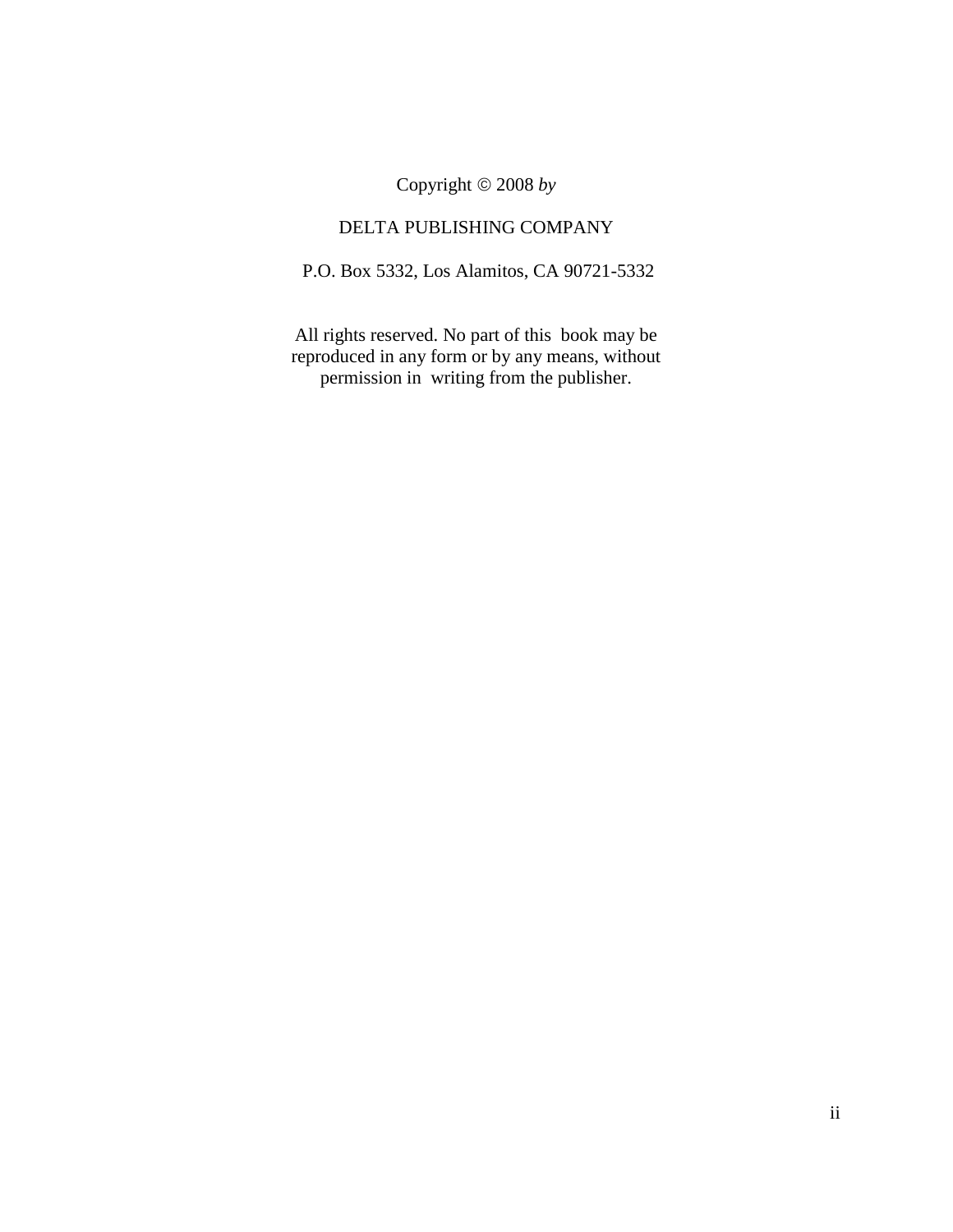#### **PREFACE**

The major purpose of *Legal Environments of Business* is to provide the interested reader with a concise summary of the major legal principles affecting businesspeople and business transactions. It should furnish a quick, yet comprehensive, review of this vital and wide-ranging area of the law. The undergraduate or graduate student should find it invaluable as a vehicle for drawing together and summarizing material s/he is covering currently in courses or for reviewing coursework previously taken. Likewise, it should commend itself to the person preparing for a C.P.A. or C.L.U. examination, to the participant in an executive development program and to the businessperson or ordinary citizen seeking a review or greater knowledge of business law. Readers who require more detailed information on the topics covered are referred to Business Law: Principles and Cases by Lusk, Hewitt, Donnell and Barnes-the source from which this course is drawn.

The subject matter is organized into ten major divisions as follows: (1) introduction of law, including philosophy and history of law, the court system and legal procedures, crimes and torts; (2) contracts; (3) agency; (4) partnerships; (5) corporations; (6) property, including real and personal property; (7) sales of goods; (8) negotiable instruments; (9) credit, including secured transactions and bankruptcy; and (10) economic relations and the law, including competitive torts and the law of ideas, Sherman Act Clayton Act, Robinson-Patman Act, and the Federal Trade Commission Act.

While the reader may, depending on his or her interests and needs, take the chapters in any order or read only those chapters which deal with those interests and needs, the reader who has not had previous experience with business law is probably well advised to read at least Chapter 1 and probably both Chapters 1 and 2 before delving into the remainder of the material. The reader who is in no particular hurry will find that it is best to work through the material somewhat in order since most of the last 17 chapters build to some extent on principles dealt with in the contracts section and, similarly, both partnerships and corporations build to some extent on torts, contracts, and agency law.

The time required to work through each chapter will of course, vary somewhat depending on the length of the chapter, but in most cases it should range from about 30 to 60 minutes per chapter.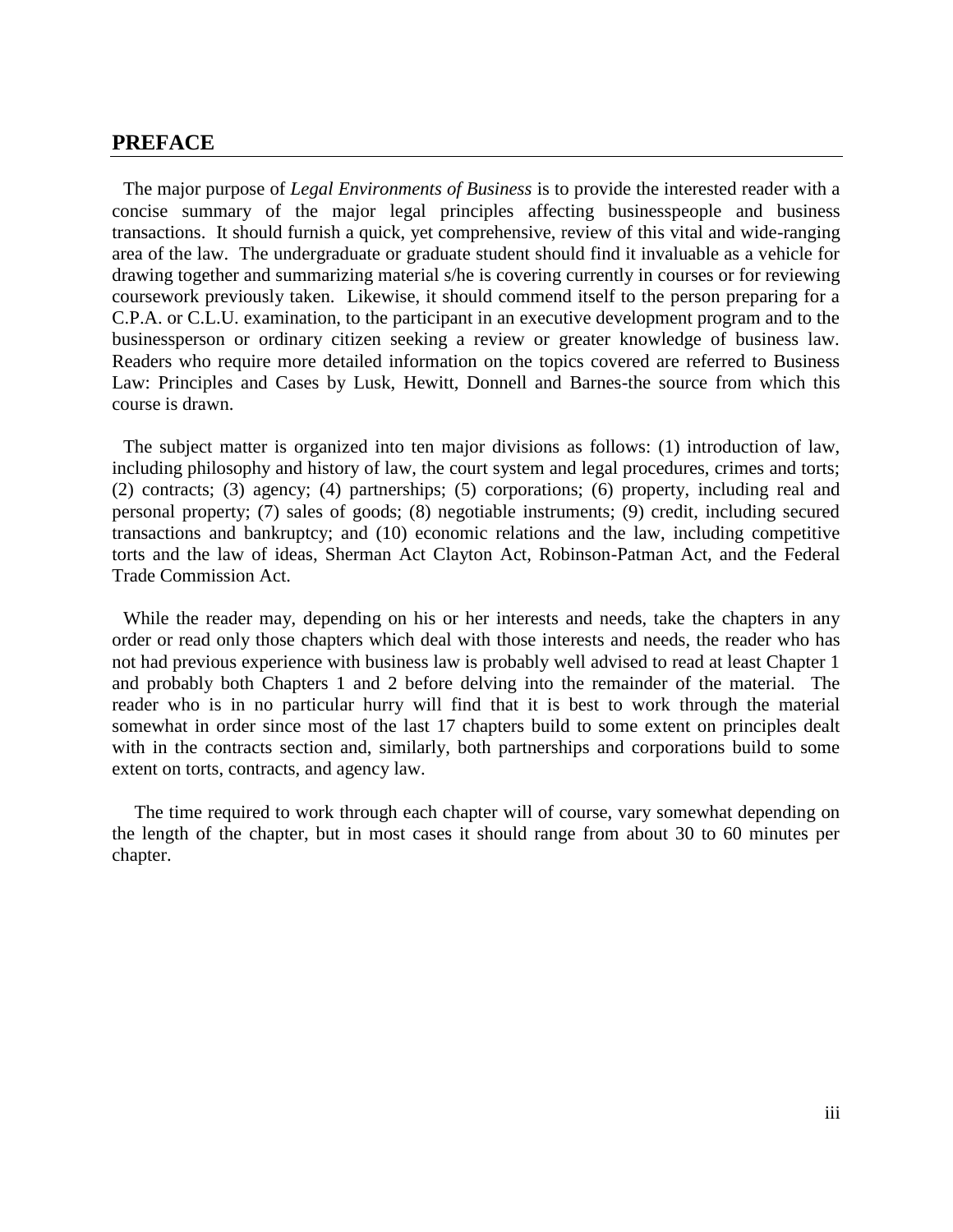# **TABLE OF CONTENTS**

### **INTRODUCTION**

- 1. Introduction to Law and the Legal System
- 2. Crimes, White-collar Crimes, Torts, and Cybertorts

#### **CONTRACTS**

- 3. Contracts, Offer, and E-Contracts
- 4. Acceptance and Reality of Consent
- 5. Consideration
- 6. Capacity of Parties and Illegality
- 7. Writing and Rights of Third Parties
- 8. Performance and Remedies

### **AGENCY**

9. Agency

### **PARTNERSHIPS**

10. Partnerships

# **CORPORATIONS**

- 11. Organization and Incorporation of Corporations
- 12. Operating the Corporation
- 13. Corporate Securities and Foreign Corporations
- 14. Shareholder Rights and Liabilities

#### **PROPERTY**

15. Personal Property

16. Real Property

# **SALES**

- 17. Formation, Terms, Title, and Risk
- 18. Product Liability
- 19. Performance and Remedies

#### **NEGOTIABLE INSTRUMENTS**

20. Negotiability